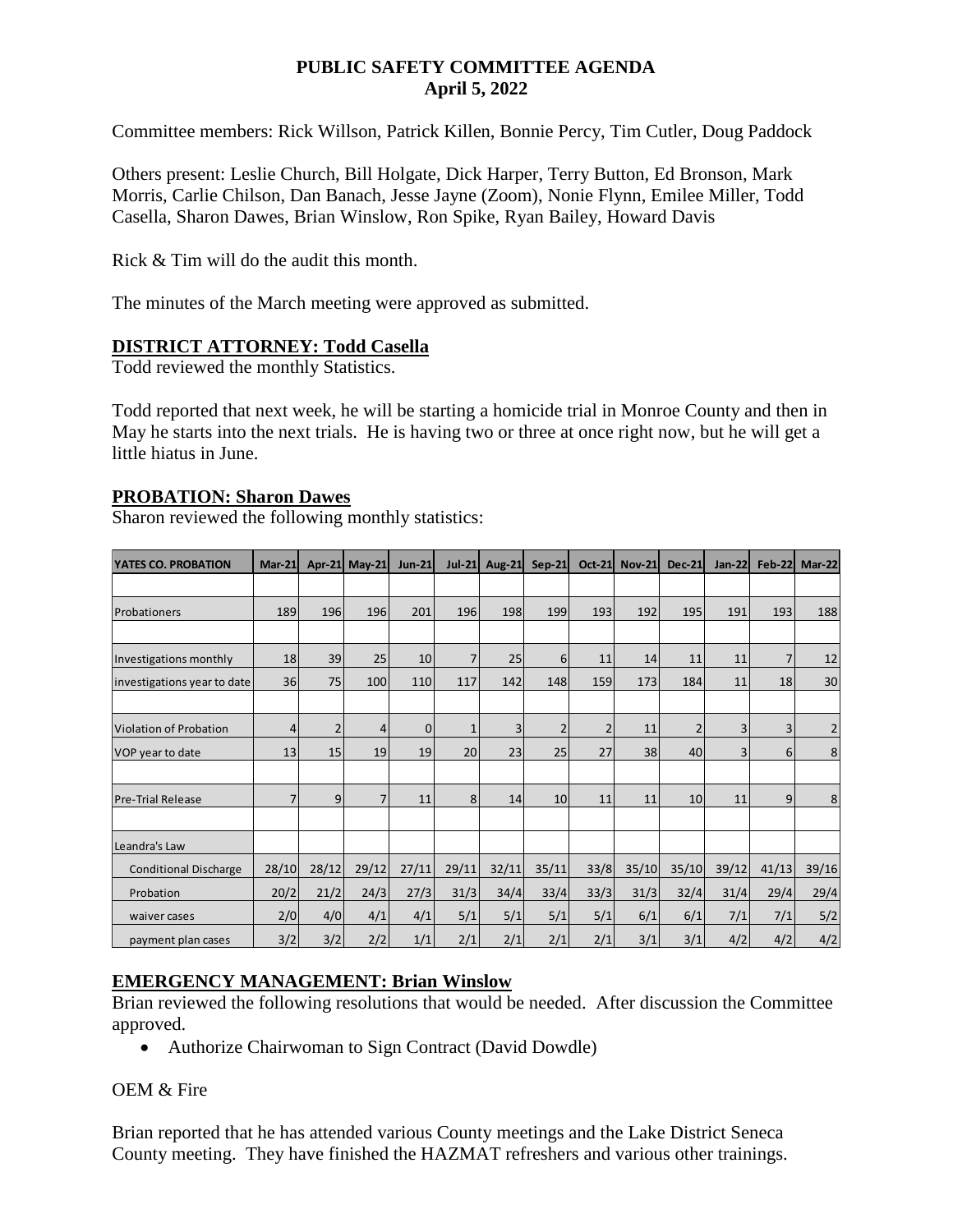Brian reported that they continue to meet about the radio project, continue to meet on the Highway/OES building, have met with Empire Emergency, have met with the Village of Penn Yan about grant information, and attended the NYSEMA meeting.

Brian reported that his and Ryan's new vehicles will be in service this week or next.

Brian reviewed the various responses they had: PIMVA Water & Liberty St., house fire in Ontario County, and a house fire on Charles St. in Dresden.

EMS

Brian reported that they continue distributing COVID Test Kits throughout the County. They attended FL Region EMS Training and Ed Committee meeting. There have been 5 CME Recertification's submitted to NYS BEMS. They are planning for upcoming trainings/classes with instructors and Ryan has completed module 2/6 of NYS Code Enforcement Training.

## **SHERIFF: Ron Spike**

Ron reviewed the following resolutions that would be needed. After discussion the Committee approved.

- Authorize Chairwoman and Sheriff to Sign Jail Renewal of Inmate Legal Library Agreement
- Authorize Sheriff/Chairwoman to Renew Inmate Medical Services Agreement with S&S Memorial Hospital
- Authorize Sheriff to Donate Surplus Property
- Recognize 2022 National Crime Victims' Week
- Recognize National Public Safety Telecommunications Week for 2022
- Grant Unpaid Military Leave of Absence (Schafer)
- Amend Resolution 46-22 (Empire Access)

Ron reviewed the monthly agency statistics for February 2022. Highlights follow:

| Accidents/Crashes-Car/Deer: 31    | Alarms: 24                                             | Animal Related: 65              |
|-----------------------------------|--------------------------------------------------------|---------------------------------|
| Sex Offenders in Yates: 97        | Legal Papers Served: 81                                | <b>Family Court Summons: 28</b> |
| Monies Collected: \$30,089        | Complaints Investigated: 50 Transports Local, etc.: 50 |                                 |
| Visitors to the Courthouse: 1,081 |                                                        |                                 |

Ron reviewed the Jail Population report, there are 9 Federal, 29 Yates County, 30 males and 8 females, for a total of 38. The youngest in Jail is age 23 and the oldest is age 64. Ron reported that they did restart in person contact visitation and they put some restrictions on that. The state allowed them to have a variance for the next 30 days for the restrictions, so it is not full contact visitations yet.

Ron reported that they took in \$28,621.42 for February revenue.

Ron reported that they are down 11 positions from what their total allocation should be and that has resulted in mandatory overtime, mandated overtime, and some other creative issues with the schedule. The numbers are low for those who even take the civil service exams.

The Committee discussed lateral transfers from surrounding counties and making the County's wages more competitive.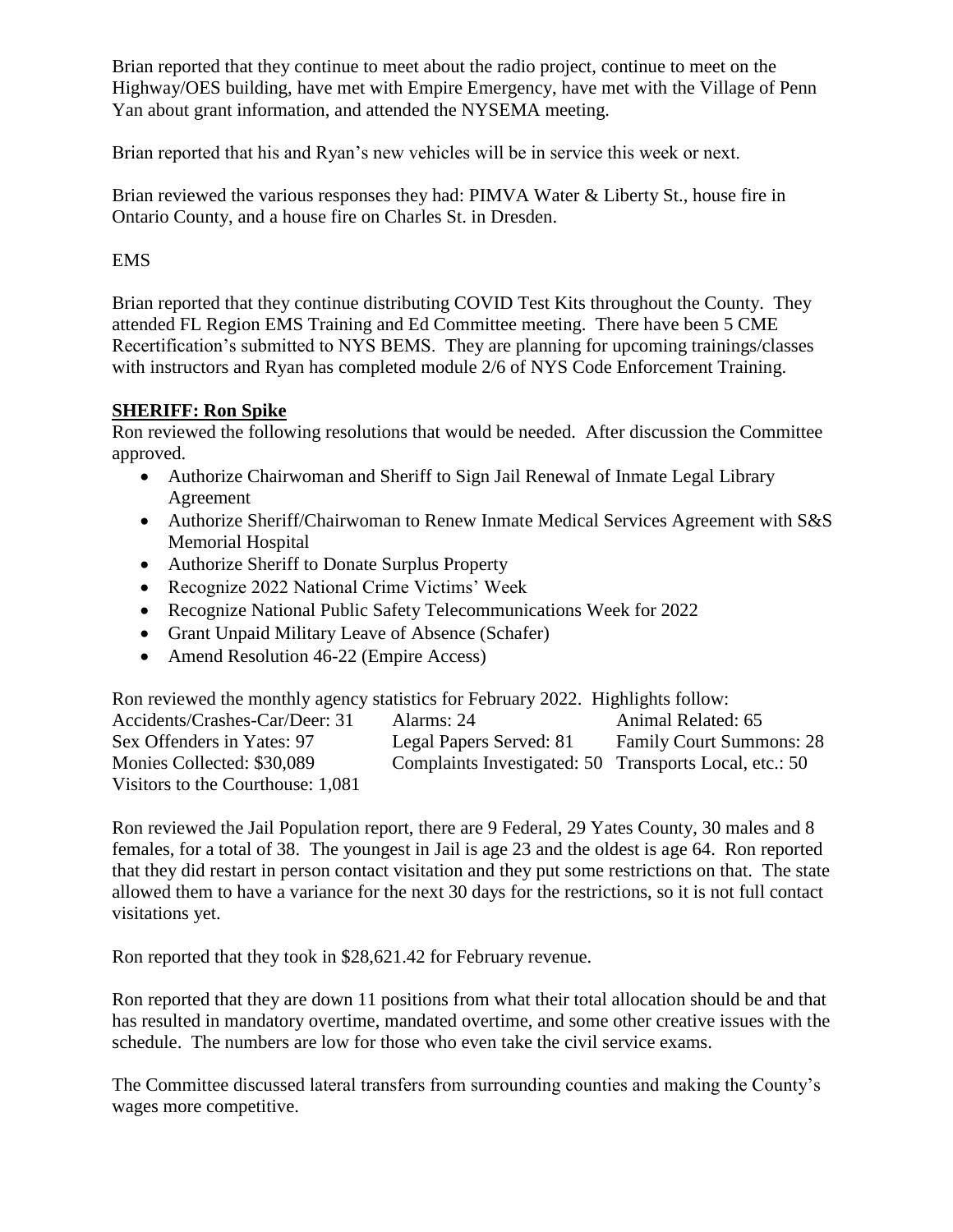Bill stated that in Monroe County in Florida, is offering cash bonuses and that sort of thing. They need to start looking at that, whether it comes to law enforcement, corrections, dispatch, any of these Public Safety positions. That seems to be the trend taking place across the country, not only sign on bonuses, but retention bonuses too.

Ron stated that another thing with law enforcement that doesn't really get talked about is that people are by themselves. If it is 2:00 a.m., and they are investing something in the Village of Rushville, it is at least 20-30 minutes before someone gets there to help them out. They really have to train them to carefully approach things and be very careful what they get themselves into sometimes. If they were in a place that had a more concentrated population, then backup is only a minute or two away. That is something factored in when people are interviewing.

Ron stated that both Geneva PD and Ontario County are looking for lateral transfers and it is logical. A Deputy Sheriff, for example, once they hire them and put them through the Training Academy, they don't get to use them for 9 or 10 months. A lot of people don't understand that. By the time they go through the process they could have \$240,000-\$250,000 into someone between training, class, and salary. That person doesn't have to pay anything back and then they can decide to leave and another agency grabs them and they don't have to pay all those training costs. It is a good deal because it saves a lot of money in the budget and someone who is all trained just has to go through field training to understand specifics.

Ron reported that they had the SCOC jail inspection March 29-30 and they are awaiting their report. They are very thorough, even to the point where they took the time to look at security video footage.

Ron reported that he met with George Roets to discuss mental health issues as it is really cutting into his budget. They discussed different options such as, MAT, FLACRA, JD Kelly/FLH Jail Psych services, transitioning to community, Behavior Health Court, Respite for youth, and Insight partnership.

Ron reported that Drug Take Back Day is scheduled for April  $30<sup>th</sup>$ . It will be from 10:00 a.m. until 2:00 p.m. It will be held at the rear of the Courthouse with a DEA as they always to do it.

Ron reported that they had a big meeting with Monroe County Crime Analysis Center. They talked about all the intelligence and all the capabilities that they have to assist them. He thinks it is going to be a good relationship.

Ron reported that he had a meeting with his staff and Tim Groth regarding the alternate PSAP security issue. They received a \$10,000 grant from Homeland Security to help secure that site. They are looking into either alarms or cameras and they are trying to see what is feasible. Right now they are waiting on Finger Lakes Radio to finish that installation. Ron thinks they are about 95% ready to operate out of there, but they have to get the radios completely connected.

Ron reported that he put together formal letters to both Crown Castle and American Tower regarding the Dundee and Italy tower sites to memorialize their tenant at will lease agreements. Challenges with the schedule and materials for the project make it crucial to have those agreements in place.

Ron reported that he received a letter in writing from New York State Governors Traffic Safety that their 2022 STOP-DWI Program was accepted and approved.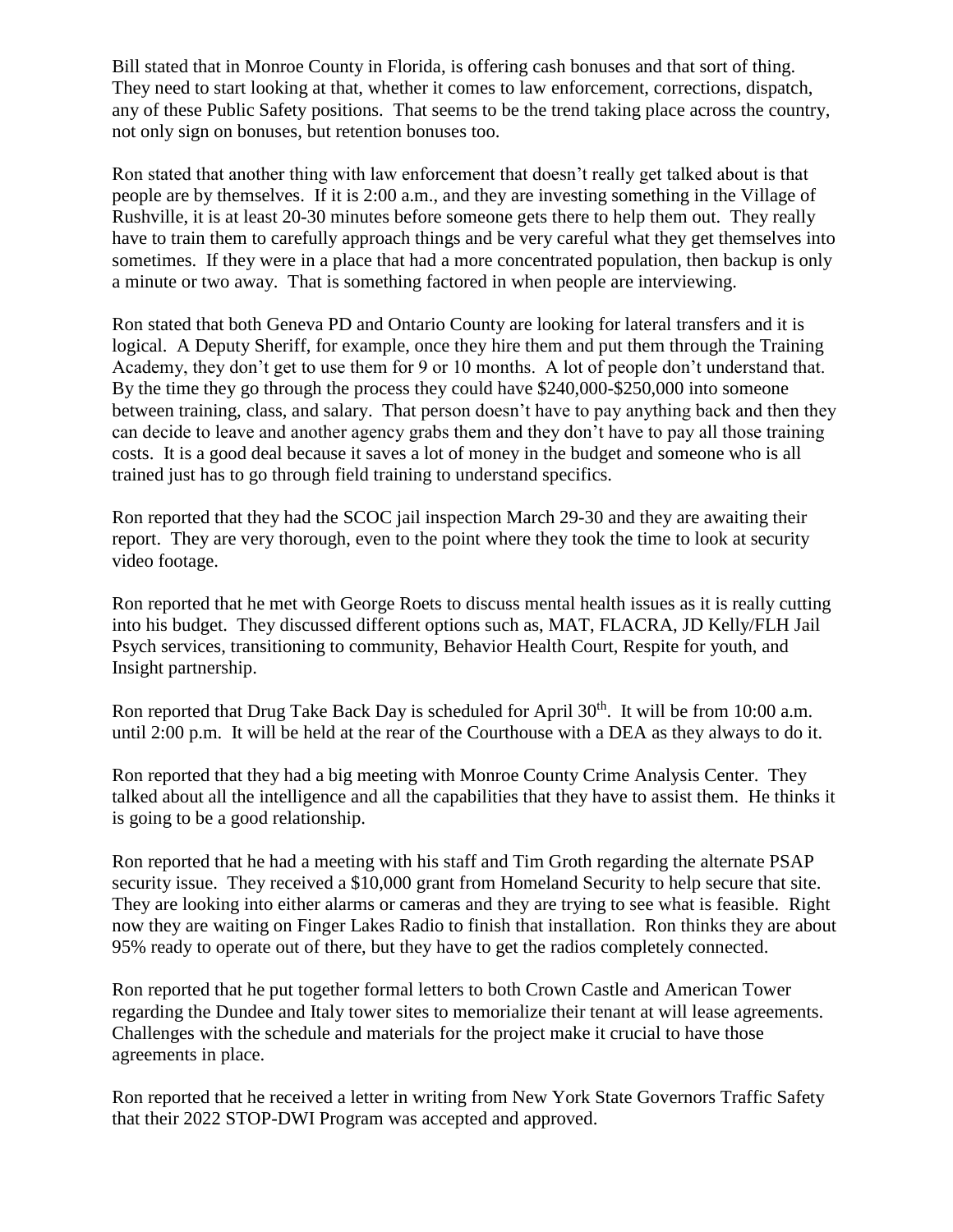The Committee and Ron went back to discuss the mental health issues and what they could possibly do to help resolve them.

# **COMMUNICATIONS PROJECT: Doug Paddock**

Doug reviewed the following resolutions that would be needed. After discussion the Committee approved.

- Accept Bid for Public Safety Communications Project Tower Site Construction
- Authorize Sheriff and Chairwoman to Enter into Tenant-at-Will (Month-to-Month) Lease Agreement (Dundee-Crown Castle)
- Authorize Sheriff and Chairwoman to Enter into Tenant-at-Will (Month-to-Month) Lease Agreement (Italy Hill-American Towers)

Doug reported that all the regulatory processes have been completed and the NYSDEC has advised that no further authorization is required from them, providing that the U.S. Army Corps of Engineers concurs with the County's request for Section 404 Nationwide Permit coverage. They are awaiting determination.

Doug reported that the negotiations continue with the preferred Land Mobile Radio (LMR) vendor. The proposed contract has been reviewed by the County Attorney and retuned to C & S. Zoom meetings to review scope and equipment are being scheduled for the week of April 3. Negotiations also continue with the preferred Microwave (MW) vendor. The proposed contract has been reviewed by the County Attorney and retuned to C & S. Zoom meetings to review scope and equipment are being scheduled.

Doug reported that the contract for shelters with Sabre has been signed.

Doug reported that a pre-construction meeting with the Dundee and Italy tower site contractor, Kaplan-Schmidt Electric, has been scheduled for April 6. The County Attorney has reviewed survey maps and commented thereon for the Bill Bailey Road and Emerson Road properties, they will need to be closed on soon. They expect construction to start early this month, depending on the weather.

Doug reported that an additional construction bid package is being assembled for the Bluff Point and Ovid tower sites.

Doug engaged the Committee in discussion regarding the shelters. Initially, they were going to relocate the old towers and generators to the new sites, but the shelters are not in the best condition. The current Italy Hill shelter has visible cracks over the door and may not survive relocation. If the shelters break while moving them, they will need to order a new shelter and that takes about 16-20 weeks for delivery. They would not know until July or August if the existing shelter would make it, putting them very behind if it does break. Doug suggested an alternate, which is to order two new (additional) shelters and generators for both Bluff Point and Ovid. The benefits of this are that it reduces the risk of getting very behind schedule significantly and may eliminate relocation of the legacy radio equipment. Doug reported that the costs of relocating the legacy equipment quoted by Motorola is \$237,342. The cost for two new shelters and 2 new generators totals \$253,952. They also, may be able to sell the existing Dundee and Italy Hill shelters.

The Committee questioned if they would need a resolution to purchase the new shelters and generators. They would not need a new resolution, this can be done with change orders, but they should have an agreement as to how this goes forward. They questioned Nonie as to how this